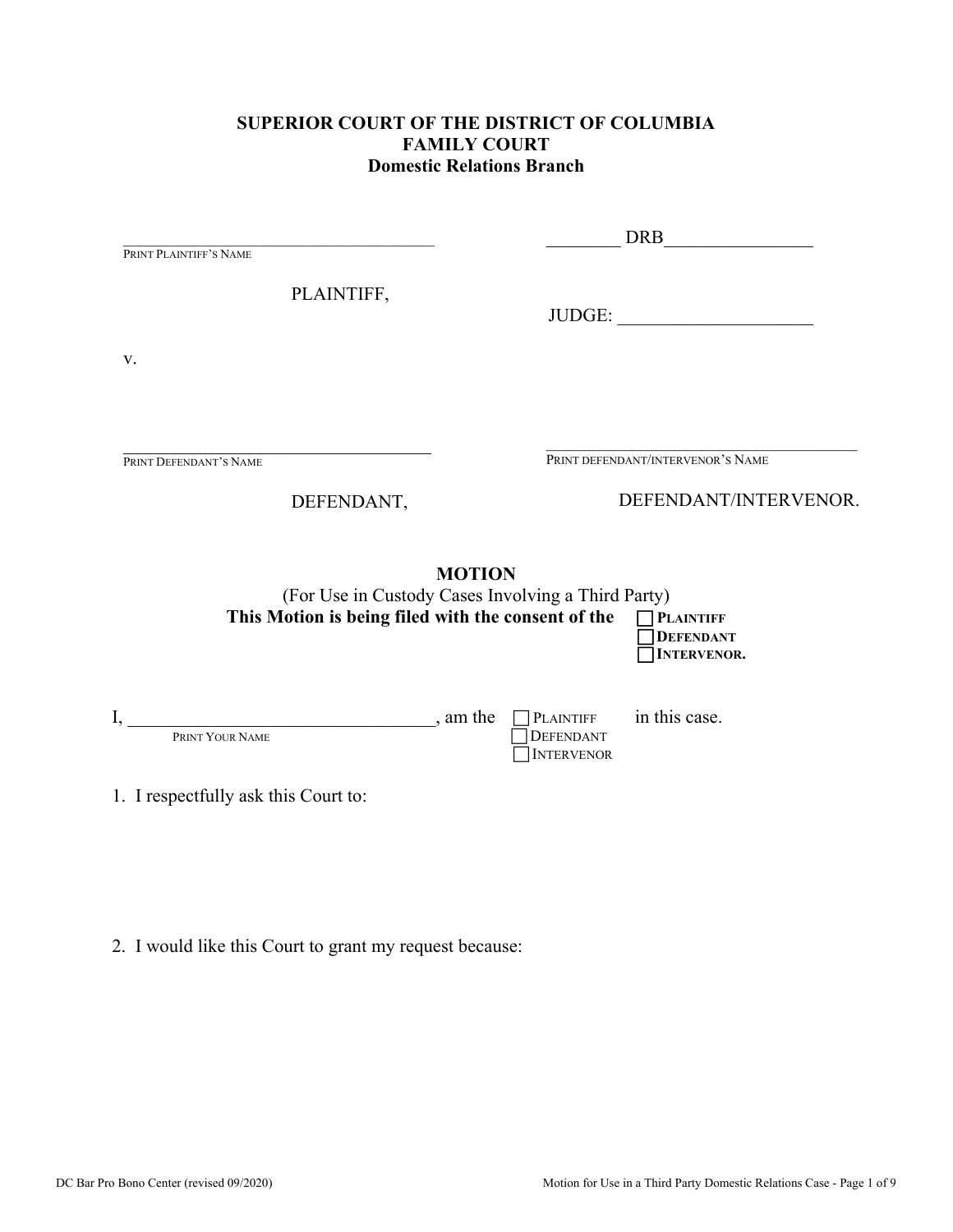# **Request for Relief**

### **I RESPECTFULLY REQUEST that** the Court grant my Motion.

### **I ALSO REQUEST that the Court award any other relief it considers fair and proper.**



 $I \Box$  Do request an oral hearing in front of the judge on this motion.

I declare under penalty of perjury that the foregoing is true and correct*.* 

*If this document is to be signed outside the geographic boundaries of the United States, Puerto Rico, the United States Virgin Islands, and any territory or insular possession subject to the jurisdiction of the United States, additional requirements must be met prior to signing. See Super. Ct. Dom. Rel. R. 2(c)(1)(B).*

| SIGN YOUR NAME. Add slashes to either side /like this/ to sign electonically. | <b>DATE</b>          |
|-------------------------------------------------------------------------------|----------------------|
| PRINT YOUR NAME                                                               | <b>PHONE NUMBER</b>  |
| <b>HOME ADDRESS 1</b>                                                         | <b>EMAIL ADDRESS</b> |
| <b>HOME ADDRESS 2</b>                                                         |                      |

SUBSTITUTE ADDRESS: CHECK BOX IF YOU HAVE WRITTEN SOMEONE ELSE'S ADDRESS BECAUSE YOU FEAR HARASSMENT OR HARM.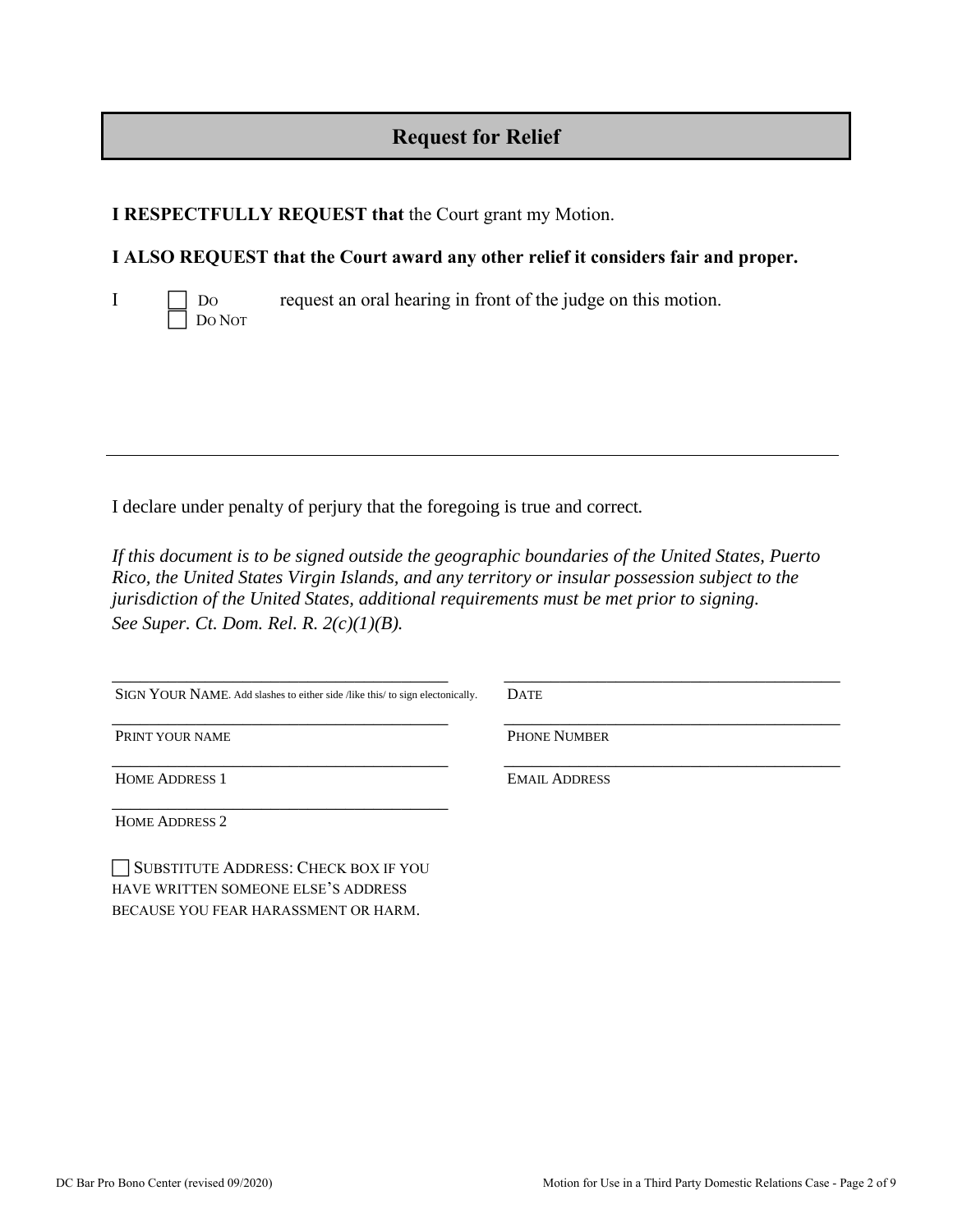## **POINTS AND AUTHORITIES IN SUPPORT OF MOTION**

 $\mathcal{L}_\mathcal{L} = \mathcal{L}_\mathcal{L} = \mathcal{L}_\mathcal{L} = \mathcal{L}_\mathcal{L} = \mathcal{L}_\mathcal{L} = \mathcal{L}_\mathcal{L} = \mathcal{L}_\mathcal{L} = \mathcal{L}_\mathcal{L} = \mathcal{L}_\mathcal{L} = \mathcal{L}_\mathcal{L} = \mathcal{L}_\mathcal{L} = \mathcal{L}_\mathcal{L} = \mathcal{L}_\mathcal{L} = \mathcal{L}_\mathcal{L} = \mathcal{L}_\mathcal{L} = \mathcal{L}_\mathcal{L} = \mathcal{L}_\mathcal{L}$ 

 $\mathcal{L}_\mathcal{L} = \mathcal{L}_\mathcal{L} = \mathcal{L}_\mathcal{L} = \mathcal{L}_\mathcal{L} = \mathcal{L}_\mathcal{L} = \mathcal{L}_\mathcal{L} = \mathcal{L}_\mathcal{L} = \mathcal{L}_\mathcal{L} = \mathcal{L}_\mathcal{L} = \mathcal{L}_\mathcal{L} = \mathcal{L}_\mathcal{L} = \mathcal{L}_\mathcal{L} = \mathcal{L}_\mathcal{L} = \mathcal{L}_\mathcal{L} = \mathcal{L}_\mathcal{L} = \mathcal{L}_\mathcal{L} = \mathcal{L}_\mathcal{L}$ 

In support of this Motion, I refer to:

- 1. Super. Ct. Dom. Rel. R. 7(b).
- 2. The record in this case.
- 3. The attached supporting document(s), *if any*.

[LIST ANY DOCUMENTS THAT YOU ARE ATTACHING]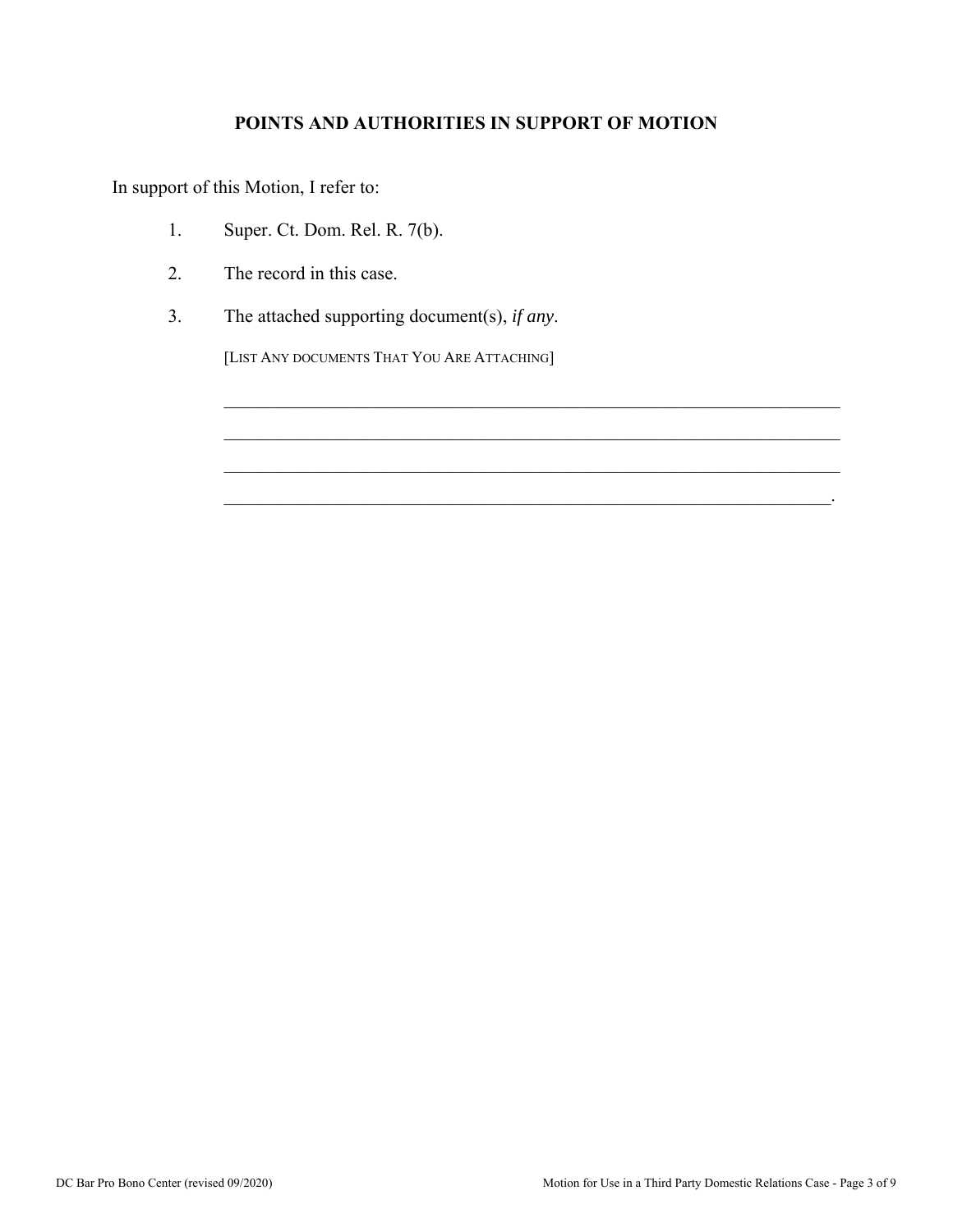#### **SUPERIOR COURT OF THE DISTRICT OF COLUMBIA FAMILY COURT Domestic Relations Branch**

PRINT PLAINTIFF'S NAME

\_\_\_\_\_\_\_\_\_\_ DRB \_\_\_\_\_\_\_\_\_\_

PLAINTIFF,

\_\_\_\_\_\_\_\_\_\_\_\_\_\_\_\_\_\_\_\_\_\_\_\_\_\_\_\_\_\_\_\_\_\_\_\_

\_\_\_\_\_\_\_\_\_\_\_\_\_\_\_\_\_\_\_\_\_\_\_\_\_\_\_\_\_\_\_\_\_\_\_\_

JUDGE: \_\_\_\_\_\_\_\_\_\_\_\_\_\_\_\_\_\_

v.

PRINT DEFENDANT'S NAME

DEFENDANT.

## **RULE 5 PROOF OF SERVICE FORM**

**IF YOU HAVE ALREADY SERVED THE OTHER PARTY WITH A COPY OF YOUR PAPERS**, YOU CAN FILL OUT AND FILE THIS **PROOF OF SERVICE FORM** AT THE SAME TIME THAT YOU FILE YOUR PAPERS.

**IF YOU HAVE NOT ALREADY SERVED THE OTHER PARTY WITH A COPY OF YOUR PAPERS**, YOU MUST FILL OUT AND FILE THIS **PROOF OF SERVICE FORM** AFTER YOU SERVE THE OTHER PARTY.

**IF THE OTHER PARTY HAS A LAWYER IN THIS CASE, YOU MUST SERVE A COPY OF THE PAPERS TO THE LAWYER. IF THE OTHER PARTY DOES NOT HAVE A LAWYER, A COPY OF THE PAPERS SHOULD BE SERVED DIRECTLY TO THE OTHER PARTY.** 

|                                                                               |                                      |                             | to:                                                                                                               |
|-------------------------------------------------------------------------------|--------------------------------------|-----------------------------|-------------------------------------------------------------------------------------------------------------------|
| <b>DATE OF SERVICE</b>                                                        |                                      |                             |                                                                                                                   |
|                                                                               |                                      | $NAME(S)$ OF PLEADING $(S)$ |                                                                                                                   |
| The other party, $\frac{1}{\sqrt{1-\frac{1}{2}}}\left\{1-\frac{1}{2}\right\}$ | $\mathbf{or}$<br>NAME OF OTHER PARTY |                             |                                                                                                                   |
|                                                                               | <b>NAME OF ATTORNEY</b>              |                             | who represents $\frac{1}{\sqrt{1-\frac{1}{2}}}\left[\frac{1}{\sqrt{1-\frac{1}{2}}}\right]$<br>NAME OF OTHER PARTY |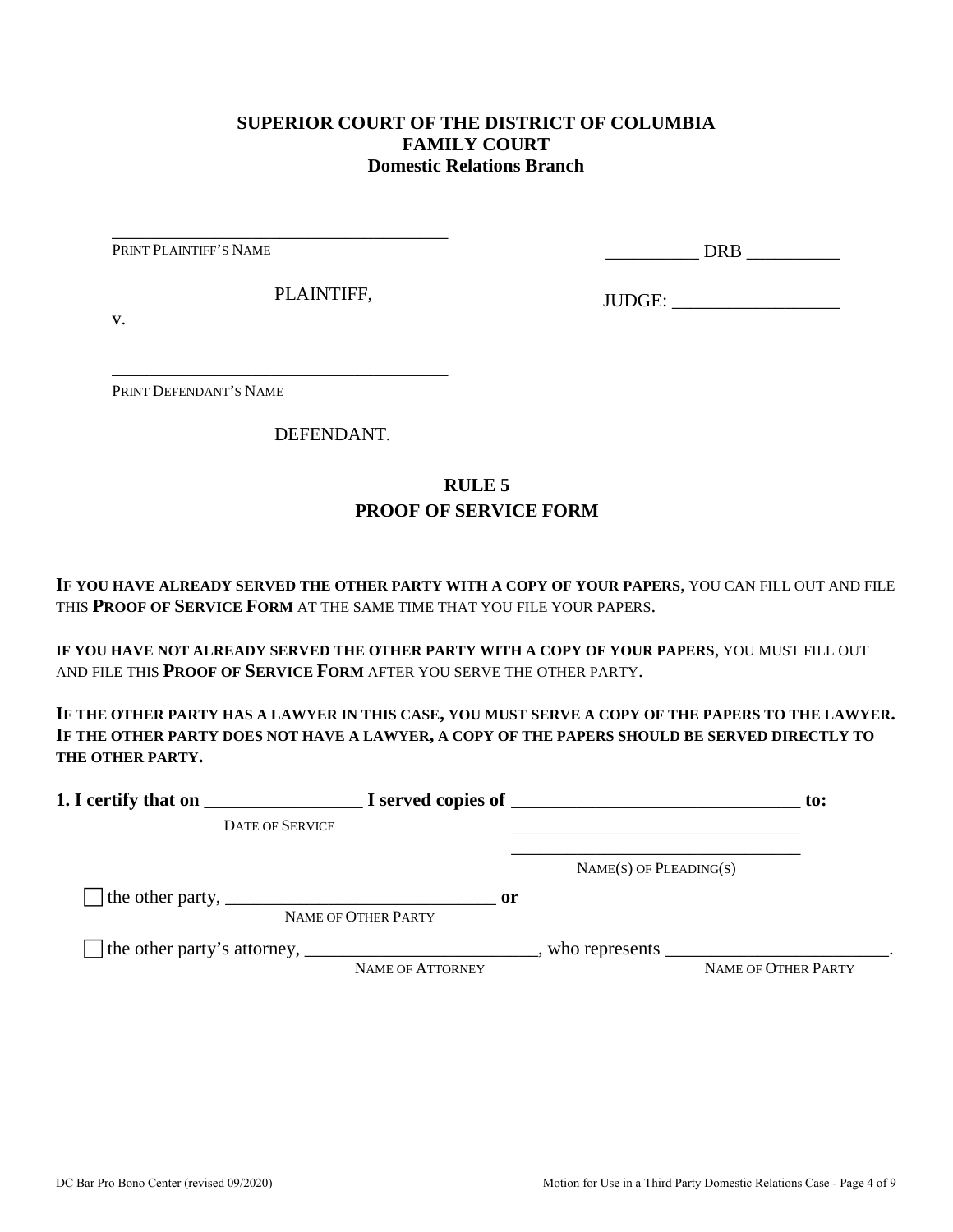#### **2. I delivered copies of the papers by:** [CHECK ONE]

**handing them to the other party**.

 **sending them to the other party by first class mail** to the other party's last known address: \_\_\_\_\_\_\_\_\_\_\_\_\_\_\_\_\_\_\_\_\_\_\_\_\_\_\_\_\_\_\_\_\_\_\_\_\_\_\_\_\_\_\_\_\_\_\_\_\_\_\_\_\_\_\_\_\_\_\_\_\_\_\_\_\_\_\_.

ADDRESS WHERE THE PAPERS WERE SENT **leaving them with a person of suitable age and discretion** who lived with the other party at: \_\_\_\_\_\_\_\_\_\_\_\_\_\_\_\_\_\_\_\_\_\_\_\_\_\_\_\_\_\_\_\_\_\_\_\_\_\_\_\_\_\_\_\_\_\_\_\_\_\_\_\_\_\_\_\_\_\_\_\_\_\_\_\_\_\_\_. ADDRESS OR DESCRIPTION OF PLACE WHERE PAPERS WERE SERVED This place is the other party's  $\Box$  TEMPORARY RESIDENCE. PERMANENT RESIDENCE. OTHER: \_\_\_\_\_\_\_\_\_\_\_\_\_\_\_\_\_\_\_\_\_\_\_\_\_\_\_\_\_\_\_\_\_. SPECIFY OTHER TYPE OF RESIDENCE I state the following about the person I gave the papers to (PROVIDE AS MANY DETAILS AS POSSIBLE): Their name: Their approximate age: \_\_\_\_\_\_\_\_\_\_\_\_\_\_\_\_. Their relationship to the other party is: □ Spouse/partner Family member (specify): \_\_\_\_\_\_\_\_\_\_\_\_\_\_\_\_\_\_\_\_\_\_\_\_\_\_  $\Box$  Roommate  $\Box$  Other: **leaving them at the other party's attorney's office** with the attorney, a clerk or other person in charge: \_\_\_\_\_\_\_\_\_\_\_\_\_\_\_\_\_\_\_\_\_\_\_\_\_\_\_\_\_\_\_\_\_\_\_\_\_\_\_\_\_\_\_\_\_\_\_\_\_\_\_\_\_\_\_\_\_\_\_\_\_\_\_\_ PRINT NAME OF PERSON SERVED WITH PAPERS \_\_\_\_\_\_\_\_\_\_\_\_\_\_\_\_\_\_\_\_\_ TITLE OF PERSON SERVED \_\_\_\_\_\_\_\_\_\_\_\_\_\_\_\_\_\_\_\_\_\_\_\_\_\_\_\_\_\_\_\_\_\_\_\_\_\_\_\_\_\_\_\_\_\_\_\_\_\_\_\_\_\_\_\_\_\_\_\_\_\_\_\_ STREET ADDRESS CITY, STATE AND ZIP CODE **sending them electronically** through CaseFileXpress or some other electronic way agreed to by the other party in writing: \_\_\_\_\_\_\_\_\_\_\_\_\_\_\_\_\_\_\_\_\_\_\_\_\_\_\_\_\_\_\_\_\_\_\_\_\_\_\_\_\_\_\_\_\_\_\_\_\_\_\_\_\_\_\_\_\_\_\_\_\_\_\_\_ EMAIL ADDRESS OF OTHER PARTY (IF USED) \_\_\_\_\_\_\_\_\_\_\_\_\_\_\_\_\_\_\_\_\_\_\_\_\_\_\_\_\_\_\_\_\_\_\_\_\_\_\_\_\_\_\_\_\_\_\_\_\_\_\_\_\_\_\_\_\_\_\_\_\_\_\_\_ ELECTRONIC MEANS USED (FOR EXAMPLE: EMAIL, CASEFILEXPRESS)  $\Box$  **some other way** agreed to by the other party in writing:

\_\_\_\_\_\_\_\_\_\_\_\_\_\_\_\_\_\_\_\_\_\_\_\_\_\_\_\_\_\_\_\_\_\_\_\_\_\_\_\_\_\_\_\_\_\_\_\_\_\_\_\_\_\_\_\_\_\_\_\_\_\_\_\_\_\_\_\_\_

SPECIFY HOW SERVICE WAS COMPLETED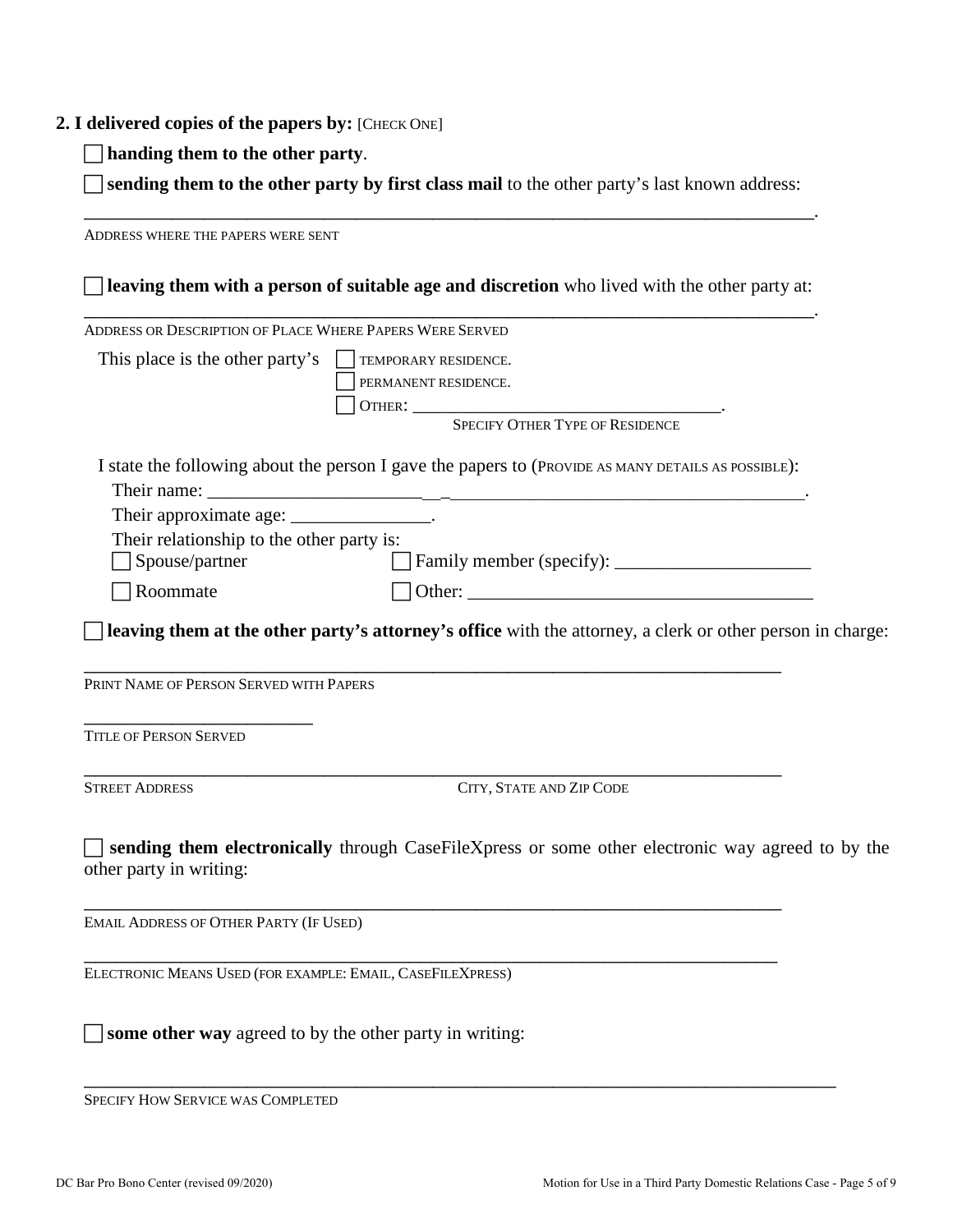I declare under penalty of perjury that the foregoing is true and correct*.* 

*If this document is to be signed outside the geographic boundaries of the United States, Puerto Rico, the United States Virgin Islands, and any territory or insular possession subject to the jurisdiction of the United States, additional requirements must be met prior to signing. See Super. Ct. Dom. Rel. R. 2(c)(1)(B).*

| SIGN YOUR NAME. Add slashes to either side /like this/ to sign electonically. | <b>DATE</b>          |
|-------------------------------------------------------------------------------|----------------------|
| PRINT YOUR NAME                                                               | <b>PHONE NUMBER</b>  |
| <b>HOME ADDRESS 1</b>                                                         | <b>EMAIL ADDRESS</b> |
| <b>HOME ADDRESS 2</b>                                                         |                      |
| SUBSTITUTE ADDRESS: CHECK BOX IF YOU                                          |                      |

HAVE WRITTEN SOMEONE ELSE'S ADDRESS BECAUSE YOU FEAR HARASSMENT OR HARM.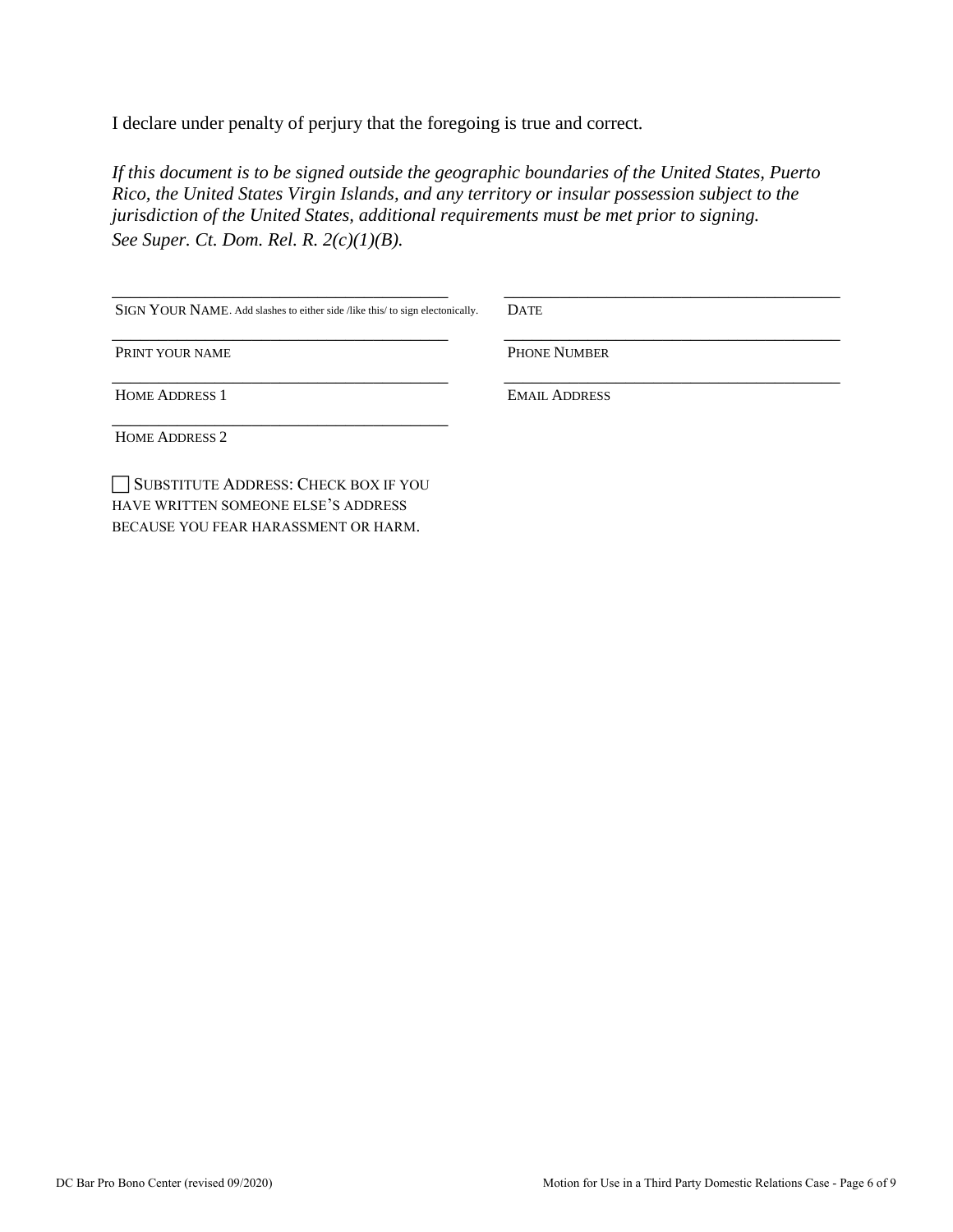#### **SUPERIOR COURT OF THE DISTRICT OF COLUMBIA FAMILY COURT Domestic Relations Branch**

PRINT PLAINTIFF'S NAME

\_\_\_\_\_\_\_\_\_\_ DRB \_\_\_\_\_\_\_\_\_\_

PLAINTIFF,

\_\_\_\_\_\_\_\_\_\_\_\_\_\_\_\_\_\_\_\_\_\_\_\_\_\_\_\_\_\_\_\_\_\_\_\_

\_\_\_\_\_\_\_\_\_\_\_\_\_\_\_\_\_\_\_\_\_\_\_\_\_\_\_\_\_\_\_\_\_\_\_\_

JUDGE: \_\_\_\_\_\_\_\_\_\_\_\_\_\_\_\_\_\_

v.

PRINT DEFENDANT'S NAME

DEFENDANT.

## **RULE 5 PROOF OF SERVICE FORM**

**IF YOU HAVE ALREADY SERVED THE OTHER PARTY WITH A COPY OF YOUR PAPERS**, YOU CAN FILL OUT AND FILE THIS **PROOF OF SERVICE FORM** AT THE SAME TIME THAT YOU FILE YOUR PAPERS.

**IF YOU HAVE NOT ALREADY SERVED THE OTHER PARTY WITH A COPY OF YOUR PAPERS**, YOU MUST FILL OUT AND FILE THIS **PROOF OF SERVICE FORM** AFTER YOU SERVE THE OTHER PARTY.

**IF THE OTHER PARTY HAS A LAWYER IN THIS CASE, YOU MUST SERVE A COPY OF THE PAPERS TO THE LAWYER. IF THE OTHER PARTY DOES NOT HAVE A LAWYER, A COPY OF THE PAPERS SHOULD BE SERVED DIRECTLY TO THE OTHER PARTY.** 

| 1. I certify that on                                                                                      |                                      | $\blacksquare$ $\blacksquare$ I served copies of $\blacksquare$ | $\mathbf{to}$ :     |
|-----------------------------------------------------------------------------------------------------------|--------------------------------------|-----------------------------------------------------------------|---------------------|
| <b>DATE OF SERVICE</b>                                                                                    |                                      |                                                                 |                     |
|                                                                                                           |                                      | $NAME(S)$ OF PLEADING(S)                                        |                     |
| The other party, $\frac{1}{\sqrt{1-\frac{1}{2}}}\left\lfloor \frac{1}{2}\right\rfloor$                    | $\mathbf{or}$<br>NAME OF OTHER PARTY |                                                                 |                     |
| The other party's attorney, _______________________________, who represents ____________________________. | NAME OF ATTORNEY                     |                                                                 | NAME OF OTHER PARTY |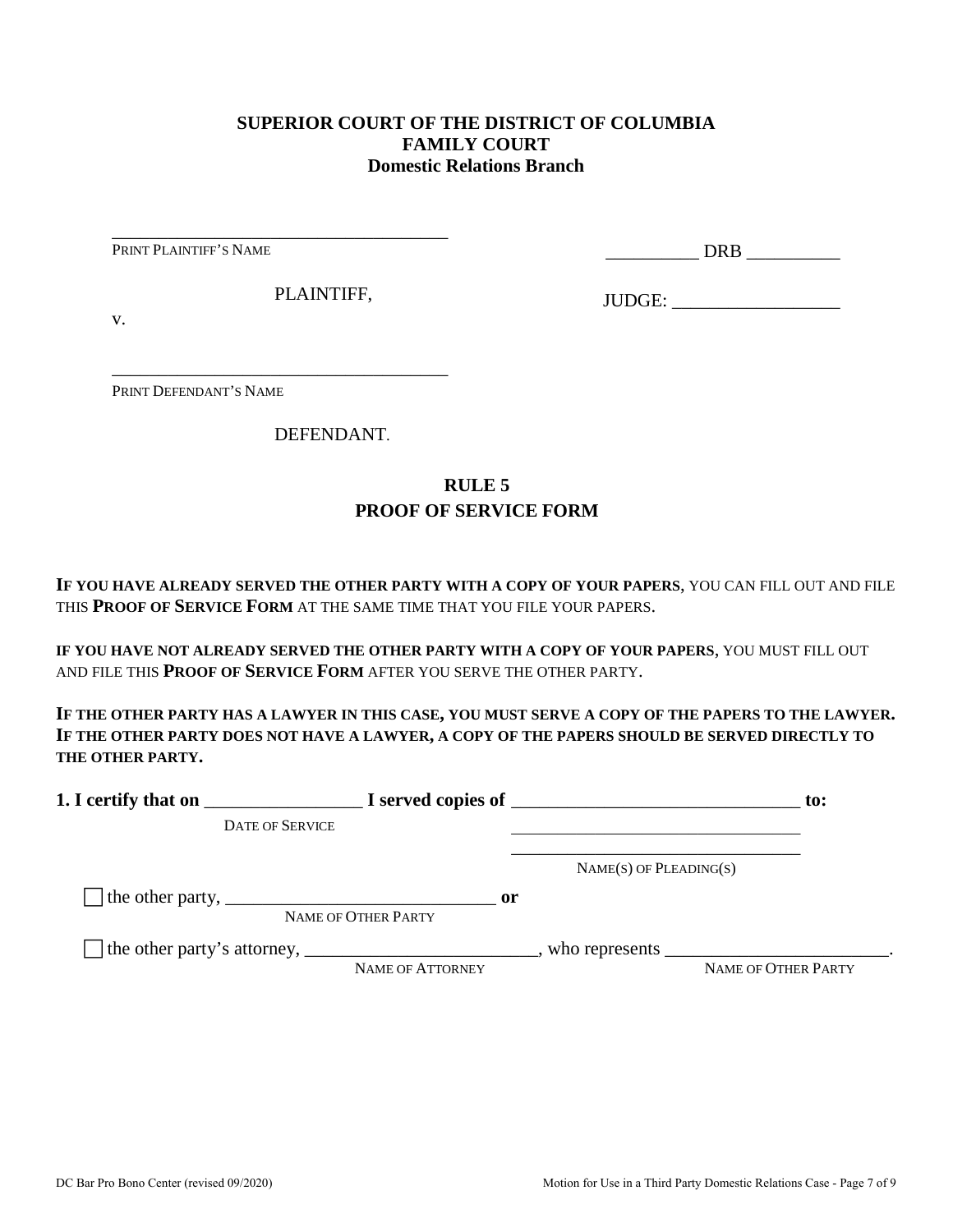#### **2. I delivered copies of the papers by:** [CHECK ONE]

**handing them to the other party**.

 **sending them to the other party by first class mail** to the other party's last known address: \_\_\_\_\_\_\_\_\_\_\_\_\_\_\_\_\_\_\_\_\_\_\_\_\_\_\_\_\_\_\_\_\_\_\_\_\_\_\_\_\_\_\_\_\_\_\_\_\_\_\_\_\_\_\_\_\_\_\_\_\_\_\_\_\_\_\_.

ADDRESS WHERE THE PAPERS WERE SENT **leaving them with a person of suitable age and discretion** who lived with the other party at: \_\_\_\_\_\_\_\_\_\_\_\_\_\_\_\_\_\_\_\_\_\_\_\_\_\_\_\_\_\_\_\_\_\_\_\_\_\_\_\_\_\_\_\_\_\_\_\_\_\_\_\_\_\_\_\_\_\_\_\_\_\_\_\_\_\_\_. ADDRESS OR DESCRIPTION OF PLACE WHERE PAPERS WERE SERVED This place is the other party's  $\Box$  TEMPORARY RESIDENCE. PERMANENT RESIDENCE. OTHER: \_\_\_\_\_\_\_\_\_\_\_\_\_\_\_\_\_\_\_\_\_\_\_\_\_\_\_\_\_\_\_\_\_. SPECIFY OTHER TYPE OF RESIDENCE I state the following about the person I gave the papers to (PROVIDE AS MANY DETAILS AS POSSIBLE): Their name: Their approximate age: \_\_\_\_\_\_\_\_\_\_\_\_\_\_\_\_. Their relationship to the other party is: □ Spouse/partner Family member (specify): \_\_\_\_\_\_\_\_\_\_\_\_\_\_\_\_\_\_\_\_\_\_\_\_\_\_  $\Box$  Roommate  $\Box$  Other: **leaving them at the other party's attorney's office** with the attorney, a clerk or other person in charge: \_\_\_\_\_\_\_\_\_\_\_\_\_\_\_\_\_\_\_\_\_\_\_\_\_\_\_\_\_\_\_\_\_\_\_\_\_\_\_\_\_\_\_\_\_\_\_\_\_\_\_\_\_\_\_\_\_\_\_\_\_\_\_\_ PRINT NAME OF PERSON SERVED WITH PAPERS \_\_\_\_\_\_\_\_\_\_\_\_\_\_\_\_\_\_\_\_\_ TITLE OF PERSON SERVED \_\_\_\_\_\_\_\_\_\_\_\_\_\_\_\_\_\_\_\_\_\_\_\_\_\_\_\_\_\_\_\_\_\_\_\_\_\_\_\_\_\_\_\_\_\_\_\_\_\_\_\_\_\_\_\_\_\_\_\_\_\_\_\_ STREET ADDRESS CITY, STATE AND ZIP CODE **sending them electronically** through CaseFileXpress or some other electronic way agreed to by the other party in writing: \_\_\_\_\_\_\_\_\_\_\_\_\_\_\_\_\_\_\_\_\_\_\_\_\_\_\_\_\_\_\_\_\_\_\_\_\_\_\_\_\_\_\_\_\_\_\_\_\_\_\_\_\_\_\_\_\_\_\_\_\_\_\_\_ EMAIL ADDRESS OF OTHER PARTY (IF USED) \_\_\_\_\_\_\_\_\_\_\_\_\_\_\_\_\_\_\_\_\_\_\_\_\_\_\_\_\_\_\_\_\_\_\_\_\_\_\_\_\_\_\_\_\_\_\_\_\_\_\_\_\_\_\_\_\_\_\_\_\_\_\_\_ ELECTRONIC MEANS USED (FOR EXAMPLE: EMAIL, CASEFILEXPRESS)  $\Box$  **some other way** agreed to by the other party in writing:

\_\_\_\_\_\_\_\_\_\_\_\_\_\_\_\_\_\_\_\_\_\_\_\_\_\_\_\_\_\_\_\_\_\_\_\_\_\_\_\_\_\_\_\_\_\_\_\_\_\_\_\_\_\_\_\_\_\_\_\_\_\_\_\_\_\_\_\_\_

SPECIFY HOW SERVICE WAS COMPLETED